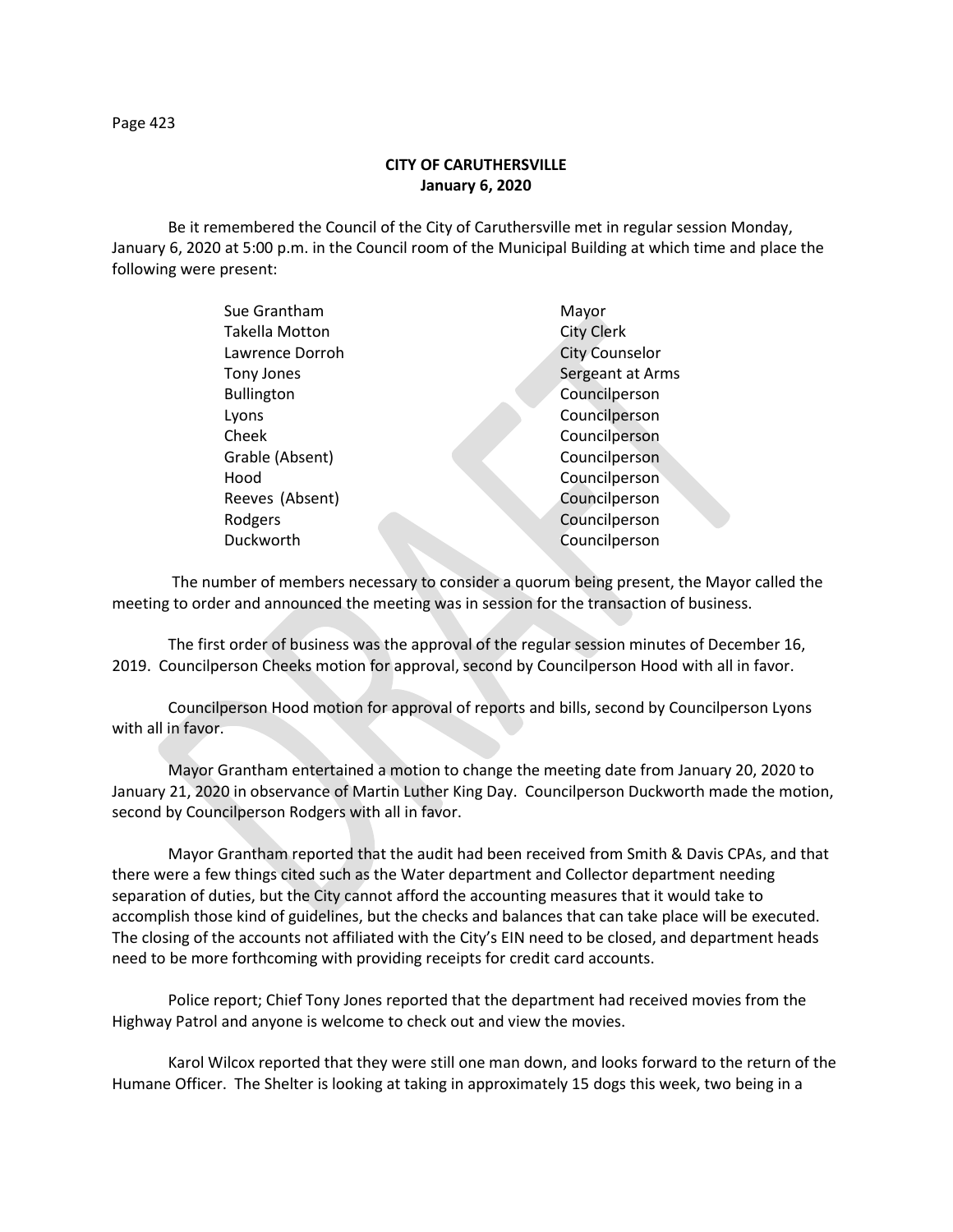vacant house in the basement. The shelter passed their annual inspection, and is awaiting inspection from the Department of Agriculture. The Stonewall dog problem has been taken care of, contact has been made with the owner for the dog problem on East 19<sup>th</sup> St., and measures will be taken if the problem persists.

Fire report; Fire calls from December 17, 2019 through January 6, 2020 are as follows: 12/17; Structure fire on County Rd 548 in Steele, MO, a total loss, 12/17; Malfunctioning of a heating unit causing a smoke odor on Westwood, 12/24; Mutual aid to Kennett, MO to a structure fire a total loss, 12/25; Grass fire out of control on Route U, 12/27; Three vehicles on fire on N. Locust in Steele, MO, 12/30; Tractor trailer on fire on I55, extinguished upon arrival, 1/5; Electrical short in wall with minor damage on Carleton. There were 146 fire calls this year compared to 140 last year.

Public Works; Paul Shaw reported that the crew is working on taking Christmas down, and he got in touch with Entegrity to replace bulbs in front of the Public Safety building. The Arts Council thanks everyone that was involved in making the City holiday ready.

Code Enforcement; Barry Gilmore reported that he was working on the details of the clean up on Saturday, January 11, 2020 which will commence at City Hall at 9:00 a.m. weather permitting. There will be 3 categories consisting of mattresses, tires, and general debris. The next thing Mr. Gilmore wants to tackle will be the junk cars that are on county properties that can be dealt with, and a list is being compiled of tear downs within the City.

Park & Recreation; Don Grable reported to the Mayor that parts are being ordered to fix the pool, which should be in approximately 2 weeks.

Library report; Teresa Tidwell reported that there's an event in January, Meet the Local Author; all the authors in the surrounding communities are welcomed to come and set up a table. The carpet is being ready to be laid, and they may have to rope off certain areas.

Economic report; Jana Merideth reported that the follow up meeting for BLP will be Thursday January 9, 2020 at the Public Library. The focus group will be meeting from 9:00 a.m. to 2:00 p.m. There a 4 groups that will have a chairman and secretary that will be meeting from 10:30 a.m. to 11:30 a.m. Each committee will meet monthly, and each chair will report quarterly to the local leadership team. The Parkway Commission is being funded through MODOT. Everything that Caruthersville spearheads will be promoted through the Commission. The Economic Development grant for an Economic Developer is highly competitive and Ms. Merideth proposes that the City acquire A2H expertise in grant writing. The next Action Team Economic Development meeting is Tuesday, January 28, 2020 at 5:00 p.m. On March 10, 2020 the University Extension will have a meeting from 8:30 a.m. to 10:30 a.m., Count Me in Census, at the Library.

Business from the Floor; Charles Cain inquired of the sinkhole on 13<sup>th</sup> and Ward. Mayor Grantham stated that it would be part of the bigger projects, and FEMA advised to do smaller projects first to get the ball rolling in being able to fund smaller projects within a matter of a week or so.

With no further business to come before the Council, Councilperson Hood motion to go into closed session for the purpose of personnel and legal matters Councilperson Lyons second the motion